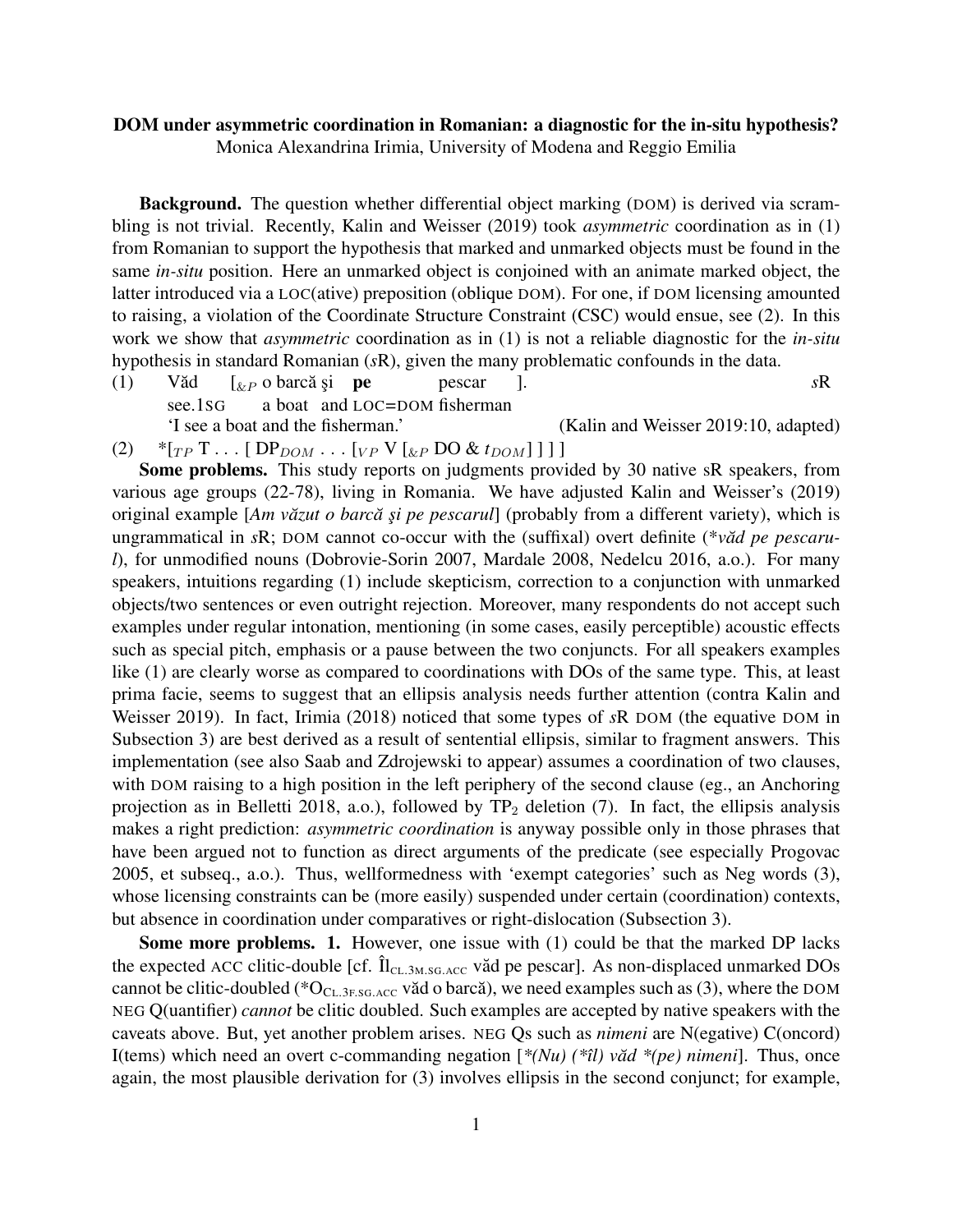DOM raises to a Pol(arity) Phrase above the second TP (following Merchant 2013 or Saab and Zdrojewski to appear), on its way to [Spec, Anch].

 $(3)$  Văd see.1SG child-DEF and copilu-l și ... [ $_{PolP}$  [pe nimeni altcineva]  $Pol^0_{[Neg]}]$  <[ $_{TP}$  văd DOM nobody else see.1SG *t*]>. 'I see the child and nobody else.'

2. Sentences such as (4) are also relevant. Here the first conjunct is a Cl(itic)-doubled DOM which shows binding into and outscopes the EA. The second one is an inanimate DO (5); it cannot take DOM (\*caută pe paltonul lui), therefore no clitic doubling either (Cl can only be *singular*) and thus no binding into EA. Romanian ACC clitic doubling, a distinct type of DOM, has the profile of a pronominal  $D^0$  element co-occurring and co-referring with a DP associate, as opposed to instantiating genuine  $\phi$  agreement (Tigău 2010, a.o.). Under the 'Big DP Hypothesis', Cl raising from oblique DOM would violate the CSC (5). High generation of Cl (in the  $vP$  layer) implies a nominal licensing operation into &P applying *asymmetrically*, only to the first conjunct. For Kalin and Weisser (2019) only  $\phi$  Agree can apply asymmetrically, but this will make (4) underivable under coordination at the DP level. Also, we cannot prove Cl-licensing is *not* implemented after &P raises to a position above VP. And we also need evidence that oblique DOM itself does *not*, in fact, involve *asymmetric* licensing of a (PERSON) feature beyond Case, once again *above* VP.

(4) Mama mother.DEF his CL.3SG.ACC.M search.3SG DOM every child and coat.DEF.N.SG his sa $_{i/j}$  îl $_i$ caută [pe fiecare copil] $_i$  și paltonul lui. 'His own mother is looking for each child and his coat.'

(5) \* $[D^0_{Cl^-} v^0 ... [ V [ \& p [ D_{O_1} t_{D^0 - Cl} D_{DOM} ] \& D_{2} ] ] ] ]$ 

3. In *s*R DOM can/must show up on DO standards in sentential equatives/equality comparatives. An equative such as (6) with asymmetric coordination, despite being semantically well-formed, is *ungrammatical for all speakers consulted* (PE must either precede both pivots or be removed). Building on Irimia's (2018) clausal ellipis analysis, we can provide the derivation in (7). This structure contains sentential coordination with objects extracted from each conjunct, followed by backward clausal ellipsis in each conjunct, violating Langacker's (1969) Backward Anaphora Constraint (as Saab and Zdrojewski also note for Spanish).

 $(6)$  \*Mi-o CL.1.DAT-3SG.ACC.F remember.1SG as a good colleague and DOM a friend amintesc ca o bună colegă şi pe o prietenă. Intended: 'I remember her as I remember a good colleague and a friend.'

(7) ...ca  $\left[$ <sub>PolP</sub>  $\left[$ o colegă]<sub>i</sub> Pol<sup>0</sup> $_{[Pos]}$ ] < $\left[$  $_{TP}$  ...t<sub>i</sub> $\right]$  >  $\frac{1}{2}$   $\left[$ <sub>AnchP</sub>  $\left[$ **pe** o prietenă]<sub>j</sub> Anch<sup>0</sup>] < $\left[$  $_{TP}$  ...t<sub>j</sub> $\right]$ 

4. Equally problematic are data from (clitic) left/right dislocation. No speaker accepted asymmetric coordination in right dislocation (which, like the stark ungrammaticality of (6) is a mystery if marked and unmarked DOs share the same position). For (clitic) left dislocation, a minority of speakers might (marginally) accept some examples, such as (8), which are not unproblematic. The first DP is not possible DOM-less under non-dislication ( $(\hat{I}l_{CL.M.3SG.ACC})$  invit \*(*pe*) domnul acela), indicating direct merge of in the high left periphery (and not low in  $vP$ ), and a further connectedness mechanism with the host clause (Cinque 1990, etc.). Also, (8) is underivable without *asymmetric* DOM licensing, assuming &P at DP level (instead of &P of independent fragments).

 $(8)$  ??Domnul gentleman. DEF that and LOC=DOM Ion NEG CL.3PL.M. ACC more invite at party acela și **pe** Ion, nu îi mai invit la petrecere. 'That gentleman and Ion, I'm not inviting them to the party ever again/after all.'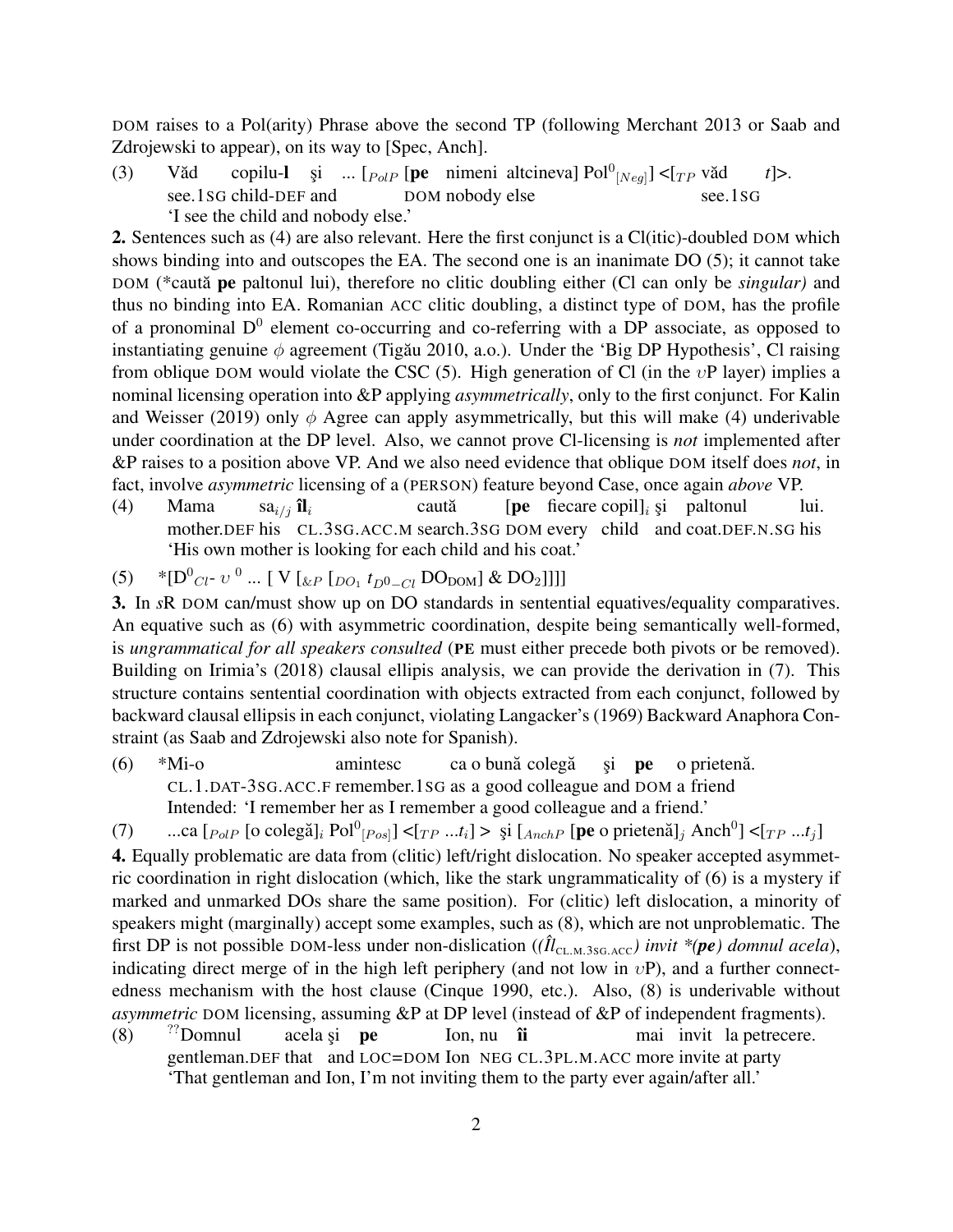To conclude, asymmetric coordination is not a reliable diagnostic for the DOM in-situ hypothesis in *s*R (confirming similar results for Spanish in Saab and Zdrojewski to appear). Other tests (secondary predicates, reflexive SE) do not indicate constituency, and thus are not useful here. Selected references. Kalin, L. and P. Weisser. (2019). Asymmetric DOM in coordination. A problem for movement-based approaches. *LI* 50(3): 662-676. Saab, A. and P. Zdrojewski. (to appear). Against asymmetric DOM in Spanish. *LI*.

## References

- Belletti, Adriana. 2018. On the *a*-marking of object topics in the Italian left periphery. In *From sounds to structures. Beyond the veil of Maya*, ed. Roberto Petrosino, Cerrone Pietro, and Harry van der Hulst, 445–466. de Gruyter. Mouton.
- Cinque, Guglielmo. 1990. *Tpes of A' dependencies*. Cambridge, MA: MIT Press.
- Dobrovie-Sorin, Carmen. 2007. Article drop in Romanian and extended heads. In *Pitar Mos*: *A building with a view*, ed. Gabriela Alboiu, Andrei Avram, Larisa Avram, and Daniela Isac, Oxford Studies in Comparative Syntax, 99–107. Oxford: Bucharest: Editura Universității din București.
- Irimia, Monica Alexandrina. 2018. When differential object marking is obligatory: some remarks on the role of case in ellipsis and comparatives. In *Proceedings of the Penn Linguistics Conference*, ed. Ava Irani and Milena Šereikaitë, volume 24(2), 105–114. University of Pennsylvania.
- Kalin, Laura, and Philipp Weisser. 2019. Aymmetric DOM in coordination: A problem for movement-based approaches. *Linguistic Inquiry* 50 (3):662–676.
- Langacker, Ronald W. 1969. On pronominalization and the chain of control. In *Modern studies in English*, ed. David A. Reibel and Sanford A. Shane, 51–81. Englewood Cliffs, New Jersey: Prentice Hall.
- Mardale, Alexandru. 2008. Prépositions et article défini en roumain. In *Actes des 21*mes *journées de Linguistique*, ed. Adèle de Saint-Pierre and Mélanie Thibeaut, 78–93. Québec: Centre Interdisciplinaire de rechereche sur les activités langagières/Universitaire de Laval.
- Merchant, Jason. 2013. Polarity items under ellipsis. In *Diagnosing syntax*, ed. Lisa Lai-Shen Cheng and Norbert Corver, 458–479. Oxford: Oxford University Press.
- Nedelcu, Isabela. 2016. Prepositions and prepositional phrases. In *The syntax of Old Romanian*, ed. Gabriela Pană Dindelegan, 424–444. Oxford: Oxford University Press.
- Progovac, Ljiljana. 2005. Coordination, C-command and 'Logophoric' N-words. In *Negation and polarity. Semantic and syntactic perspectives*, ed. Laurence Horn and Yasuhiko Kato, 88–115. Oxford/New York: Oxford University Press.
- Saab, Andrés, and Pablo Zdrojewski. to appear. On the nonexistence of asymmetric DOM in Spanish. *Linguistic Inquiry*.